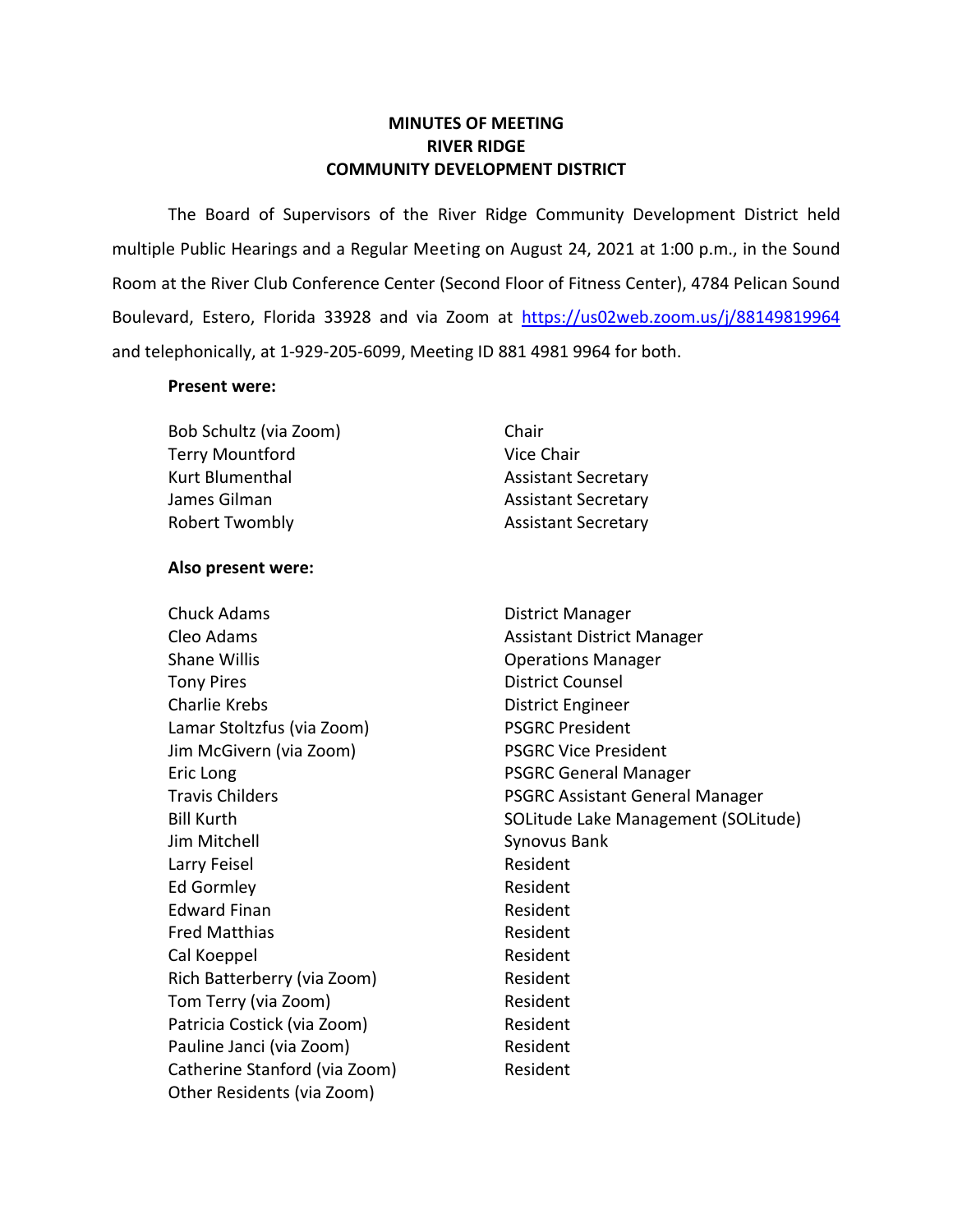### FIRST ORDER OF BUSINESS Call to Order/Roll Call

 Mrs. Adams called the meeting to order at 1:01 p.m. Supervisors Mountford, Blumenthal, Gilman and Twombly were present, in person. Supervisor Schultz was attending via Zoom.

 **On MOTION by Mr. Blumenthal and seconded by Mr. Mountford, with all in favor, authorizing Mr. Schultz's attendance and full participation, via Zoom, due to exceptional circumstances, was approved.** 

 **SECOND ORDER OF BUSINESS Public Comments: Agenda Items** *(5 minutes per speaker)* 

Resident Ed Gormley expressed his opinions, as follows:

- $\triangleright$  Algae in the lake along the Sound #4 hole was not improving despite treatment.
- $\triangleright$  The lake that borders the Sound #6 green and Sound #7 tee showed similar algae.
- $\triangleright$  These issues should be addressed before the problems worsen.
- $\triangleright$  The lake has an odor.

 from the shore, in varying degrees, all around the lake. ➢ Rain lessens the algae temporarily but it returns quickly. Algae was observed 10' to 12'

 Mr. Gormley asked if the CDD is responsible for installing new swimming pools. Mr. Adams stated that it is not an area of CDD responsibility.

 Resident Fred Matthias asked what entity is responsible for sign installation. Mr. Adams stated signs are the responsibility of the CDD, in concert with the PSGRC. Mr. Matthias expressed his opinion that there are too many yellow signs, as there are nine signs, in addition to stop signs, within a 275' span. He stated that two Realtors advised against installing signs for the Dog Park.

 Mr. Adams stated the Dog Park is not a CDD subject. Mr. Long took note of Mr. Matthias' comment. Mr. Krebs stated signs are installed based on line of sight and Department of Transportation (DOT) requirements. Mr. Matthias felt that the signage was excessive compared to neighboring communities.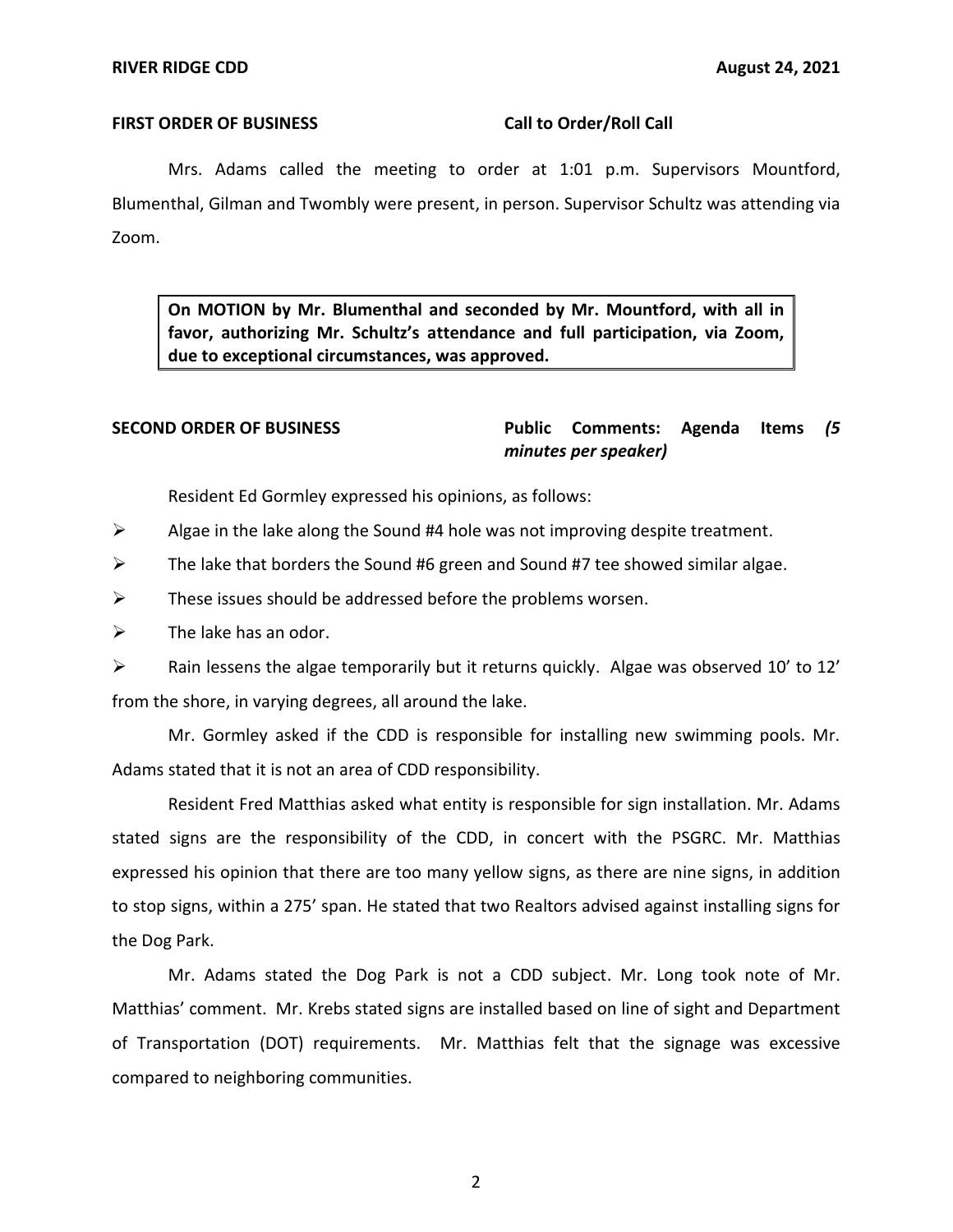are spent, as he would like a vote in the matter. Mr. Adams stated this would be addressed Resident Cal Koeppel asked who decides what projects would be done and how funds during the Public Hearing.

There were no public comments from Zoom participants.

 Mr. Adams suggested presenting the Lake Management Report out of order in response to public comments.

 ▪ **Updates: SOLitude Lake Management** 

# **This item, previously the Fifth Order of Business, was presented out of order.**

# • **Status of Lake H1-B**

Mr. Kurth reported the following:

 ➢ Significant improvement was observed at Lake H1-B. One treatment for slender spikerush was applied with some positive results and a follow up treatment would be applied; algae treatment was successful.

 $\triangleright$  The electric equipment was malfunctioning today, possibly due to overload. Isolated power supply work may be considered sometime due to the struggles with the pool equipment.

 stated that the issue is a higher form of algae known as Chara. Typically, when Chara is treated and dies it causes algae blooms and multiple treatments are needed to control the Chara. Two treatments were done this month and, while the Chara was mostly broken down, a significant amount remained. The next treatment was expected to make it improve significantly.  $\triangleright$  Sound #4 on Lake H1-A looks poor. Significant algae was noted today and the technician

 $\triangleright$  Other areas discussed today would be inspected and addressed as quickly as possible. It is not uncommon for massive rainfall to cause nutrient loading and algae blooms and technicians would respond to those as quickly as possible. Some blue green algae species are mat forming species that do not respond to a single treatment.

# **THIRD ORDER OF BUSINESS THIRD ORDER OF BUSINESS Public Hearing on Adoption of Fiscal Year 2021/2022 Budget**

### **A. Proof/Affidavit of Publication**

The proof of publication was provided for informational purposes.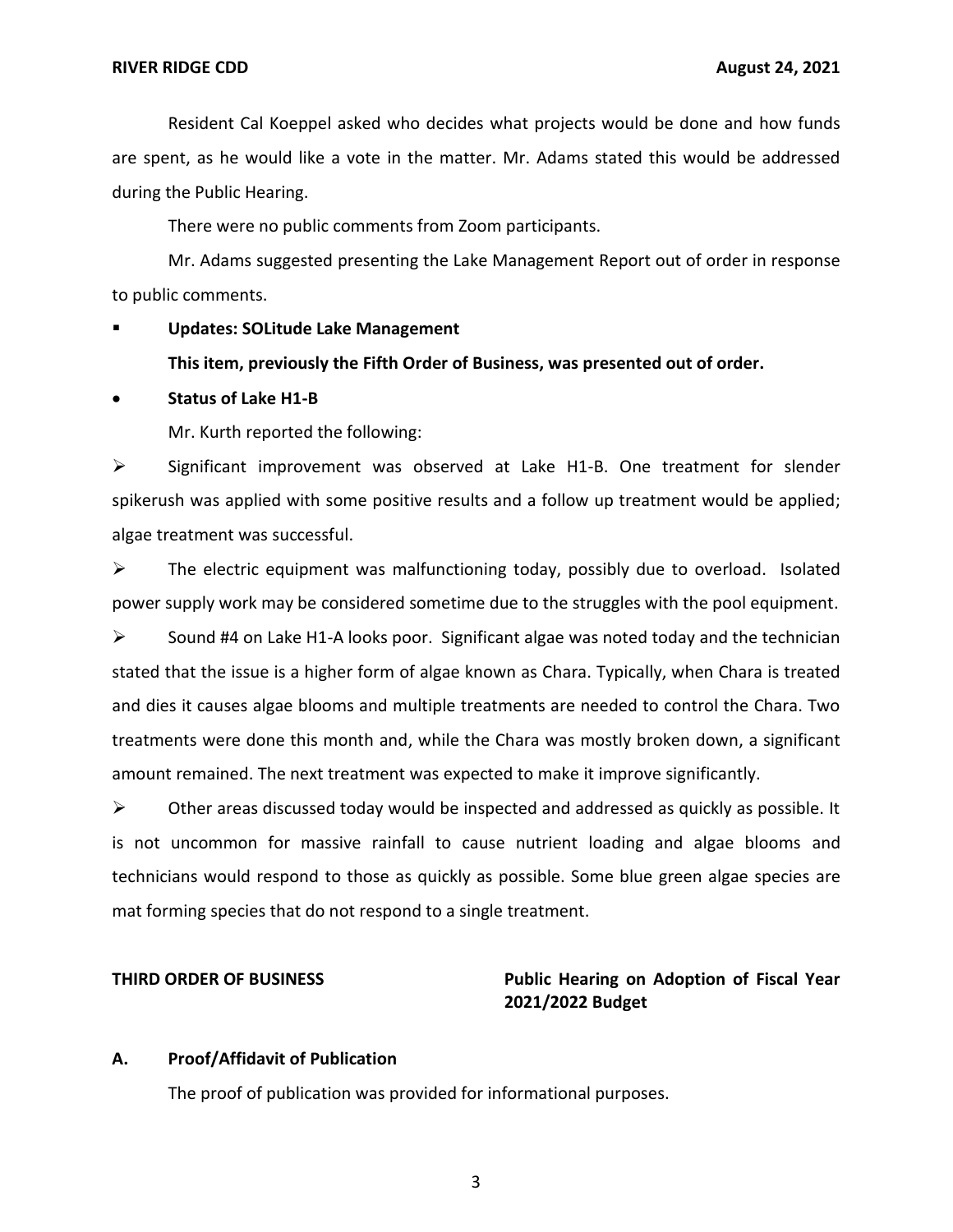**B. Consideration of Resolution 2021-09, Relating to the Annual Appropriations and Adopting the Budget for the Fiscal Year Beginning October 1, 2021 and Ending September 30, 2022; Authorizing Budget Amendments; and Providing an Effective Date** 

 Mr. Adams noted that there was a lot of interest in today's meeting due to the proposed significant assessment increase. He reviewed the proposed Fiscal Year 2022 budget highlighting and explained the reasons for adjustments. The General Fund budget was the same as Fiscal Year 2021 and assessments would not increase for the units within Pelican Sound and those Fund assessment would remain flat at \$129.41 per unit. any line item increases, decreases and adjustments, compared to the Fiscal Year 2021 budget, outside Pelican Sound, including The Meadows and the commercial properties. The General

 Mr. Adams stated the changes in the budget were within the Special Revenue Fund, which is the portion of the budget specific to those within the Pelican Sound community, under the "Other Contractual" expenses, as follows:

 $\triangleright$  "2017 Note – Roadway resurfacing": The final payment was made during 2021 so that appropriation would disappear in 2022.

➢ "Contingencies" were reduced from \$125,000 to \$25,000.

 approach, rather than financing and repaying principal and interest over a four-year period. ➢ "Capital outlay" was increased to \$674,000 in order to utilize a "pay-as-you-go"

Mr. Adams stated reported the following:

 $\triangleright$  The \$469,000 net increase in the Special Revenue Fund appropriations would result in a \$405.34 increase, per unit, to the Special Revenue Fund assessment over the Fiscal Year 2021 amount.

 $\triangleright$  The projects identified for capital outlay were collaboratively determined by the CDD and PSGRC management; some CDD infrastructure is over 20 years old and need updates or replacement.

 ➢ The projects being funded and/or scheduled for Fiscal Year 2022 include replacement and/or upgrades to the irrigation pumpstation, installation of an irrigation filtration system, installation of three strategically placed irrigation treatment systems and completion of the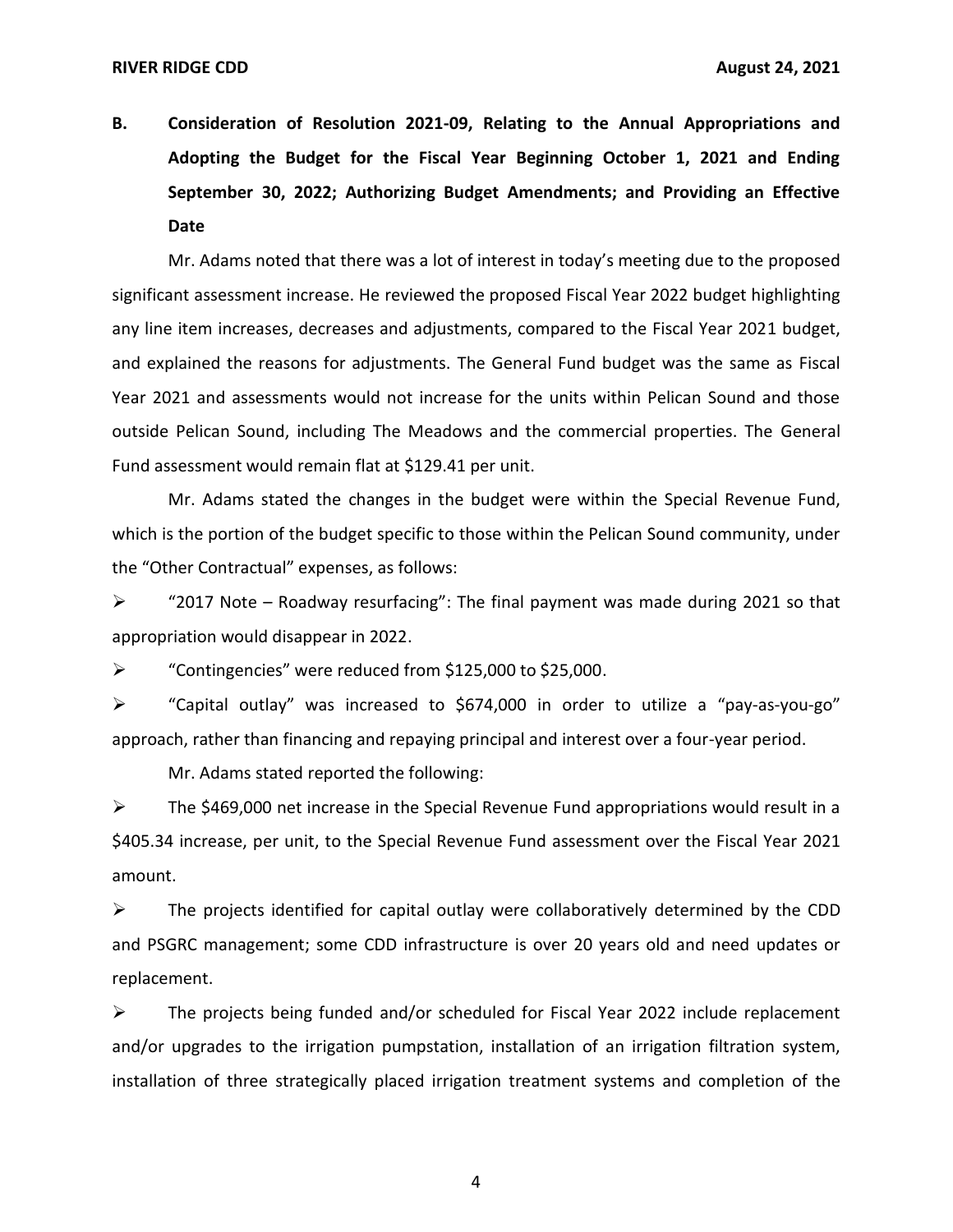Phase 2 paver project. The total cost of \$674,000 includes Engineering and soft costs to ensure project completion.

Mr. Adams stated that the four-year plan would include the following:

 ➢ Fiscal Year 2023: \$810,000 of improvements including the golf irrigation and filtration system.

 common area and right-of-way (ROW) landscaping. ➢ Fiscal Year 2024: \$824,000 for a community master landscape plan, replanting all

➢ Fiscal Year 2025: Gatehouse and monument renovations and Williams Road re-fencing.

 Mr. Adams stated that, the "pay-as-you go" approach, would cost less compared to the financing approach; therefore, making the pay-as-you-go strategy rather than financing, the more appropriate approach.

### **Mr. Adams opened the Public Hearing.**

 Mr. Gormley stated he is a longtime Palmetto Dunes HOA Board Member and he was under the impression that a CDD assessment increase over 15% would require a vote of approval by the CDD residents, the same as is required by the Palmetto Dunes HOA.

 Mr. Adams noted that CDDs and HOAs are different and the CDD, as a governmental entity, operates much like a City or County and is not subject to such a rule. Mr. Pires stated that, as required by Chapter 190 of the Florida Statutes, the District Manager sent a Mailed Notice to each property owner and a notice with a map was published in the newspaper; documentation of the notice is included in the agenda.

 Resident Edward Finan voiced his opinion that the PSGRC Board and the CDD found a way to spend PSGRC members' money without asking permission. He felt that the \$654,000 budget was being paid out of the PSGRC operations budget and, in his opinion, it was like borrowing money from the PSGRC members and paying it back without interest. He believed that, if the CDD borrowed money from the bank there would be no need to increase the assessment. While the future projects may be desirable, he questioned whether they are really necessary and noted the existing loan repayment on the Clubhouse. He requested that the CDD borrow the money for the 2022 project over a long period of time and reduce the 2022 assessment and that the future projects be delayed until the PSGRC members can vote on the acceptance and timing of the projects.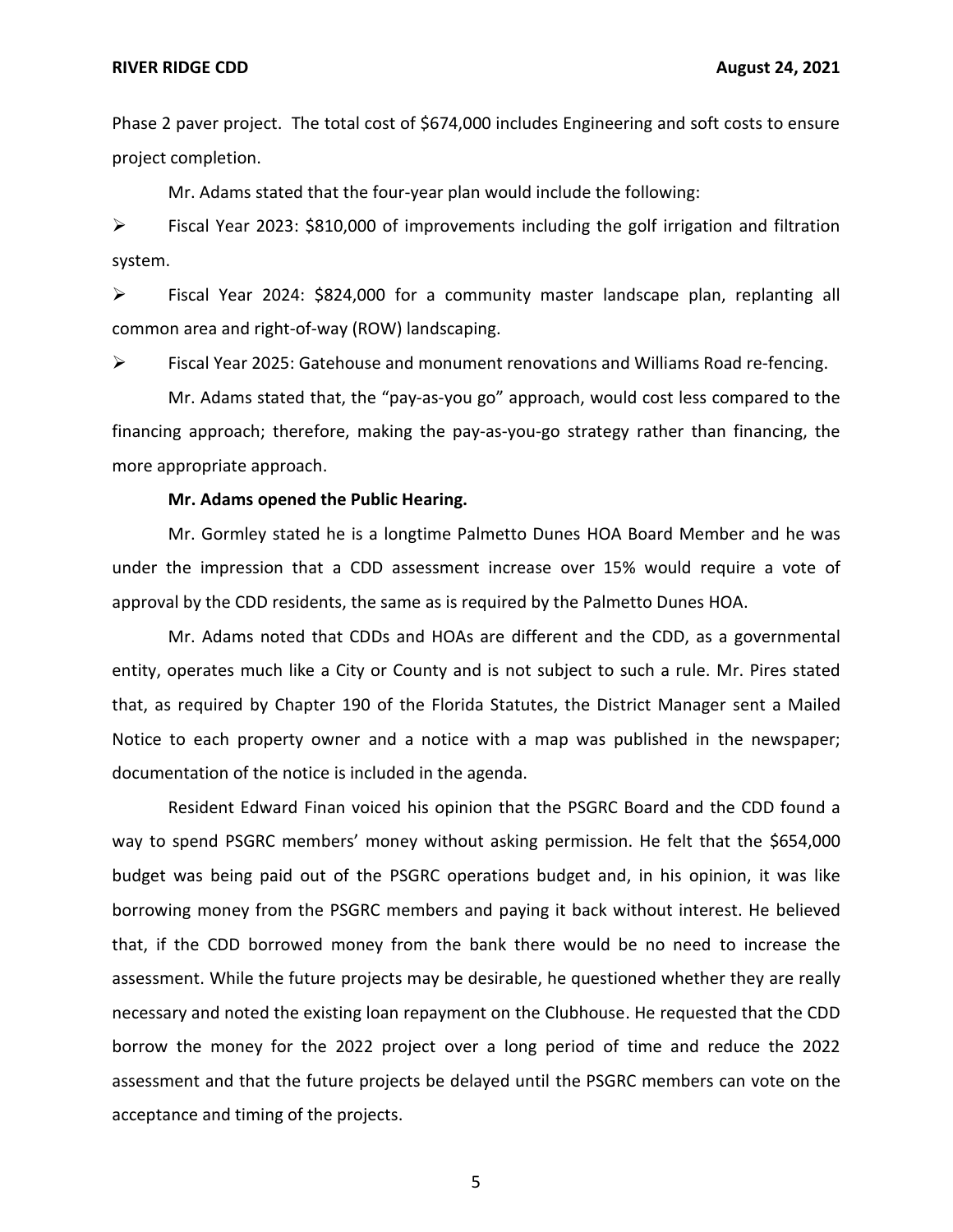There were no additional public comments in person or via Zoom. Mr. Pires asked if any public comments were sent via email or fax. Mrs. Adams stated there were none.

# **Mr. Adams closed the Public Hearing.**

 Mr. Blumenthal stated that residents must consider who owns the assets in question and noted that the assets in question are not PSGRC assets, they are CDD assets. He stated, while the HOA utilizes a "pay-in-advance" strategy for assets that will not be completed until many years in the future, the CDD has more restrictions and constraints regarding borrowing, as well as administrative and legal costs.

 Discussion ensued regarding the "pay-as-you-go" strategy and whether irrigation renovations are warranted.

Mr. Adams presented Resolution 2021-09.

 **On MOTION by Ms. Blumenthal and seconded by Mr. Gilman, with all in favor, Resolution 2021-09, Relating to the Annual Appropriations and Adopting the Budget for the Fiscal Year Beginning October 1, 2021 and Ending September 30, 2022; Authorizing Budget Amendments; and Providing an Effective Date, was adopted.** 

FOURTH ORDER OF BUSINESS **Public Hearing to Hear Comments and Objections on the Imposition of Maintenance and Operation Assessments to Fund the Budget for Fiscal Year 2021/2022, Pursuant to Florida Law** 

### **A. Proof/Affidavit of Publication**

### **B. Mailed Notice(s) to Property Owners**

These items were included for informational purposes.

 **C. Consideration of Resolution 2021-10, Making a Determination of Benefit and Imposing Special Assessments for Fiscal Year 2021/2022; Providing for the Collection and Enforcement of Special Assessments; Certifying an Assessment Roll; Providing for Amendments to the Assessment Roll; Providing a Severability Clause; and Providing an Effective Date** 

 **Mr. Adams opened the Public Hearing.**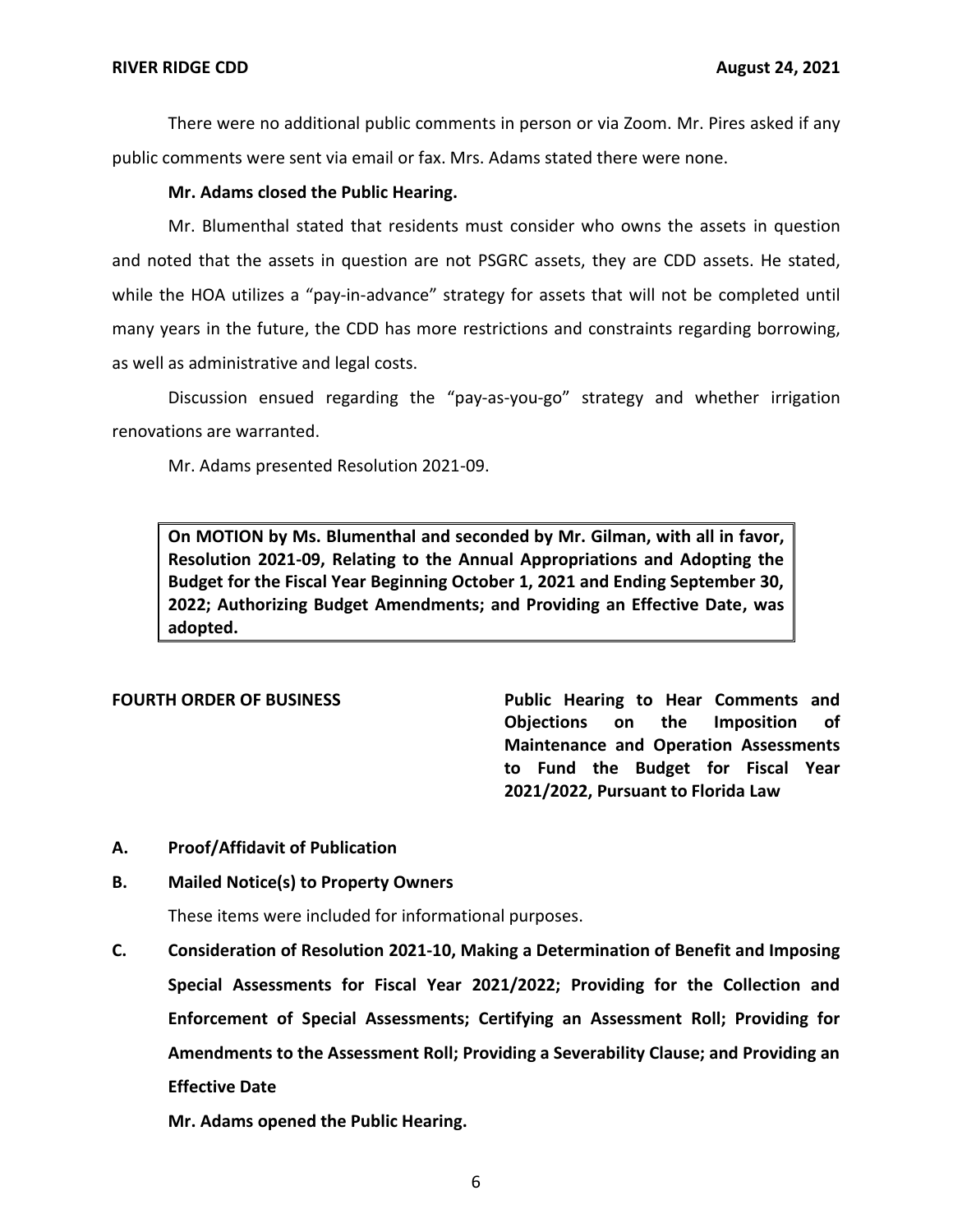There were no public comments in person or via Zoom.

### **Mr. Adams closed the Public Hearing.**

 Mr. Pires asked if any public comments were sent via email or fax. Mrs. Adams stated there were none.

Mr. Adams presented Resolution 2021-10.

 **On MOTION by Mr. Blumenthal and seconded by Mr. Twombly, with all in favor, Resolution 2021-10, Making a Determination of Benefit and Imposing Special Assessments for Fiscal Year 2021/2022; Providing for the Collection and Enforcement of Special Assessments; Certifying an Assessment Roll; Providing for Amendments to the Assessment Roll; Providing a Severability Clause; and Providing an Effective Date, was adopted.** 

**FIFTH ORDER OF BUSINESS** Updates: SOLitude Lake Management

# • **Status of Lake H1-B**

This item was presented following the Second Order of Business.

 **SIXTH ORDER OF BUSINESS Consideration of Resolution 2021-11, Authorizing the District to Issue its Not-to- Exceed \$500,000 Taxable Revolving Line of Credit Note to be Drawn Upon in the Event of a Disaster; Providing That Such Note Shall be Payable From Operation and Maintenance Special Assessments Upon Benefitted Properties in the District, FEMA Herein; Awarding the Note to Synovus Bank by Negotiated Sale; Authorizing the District to Enter Into a Line of Credit Agreement with Synovus Bank; Providing for the Rights, Security and Remedies for the Owner of Such Note; Providing for the Creation of Certain Funds; Making Certain Covenants and Agreements in Connection Therewith; Providing Severability; and Providing an Effective Date Proceeds and State Proceeds as Provided**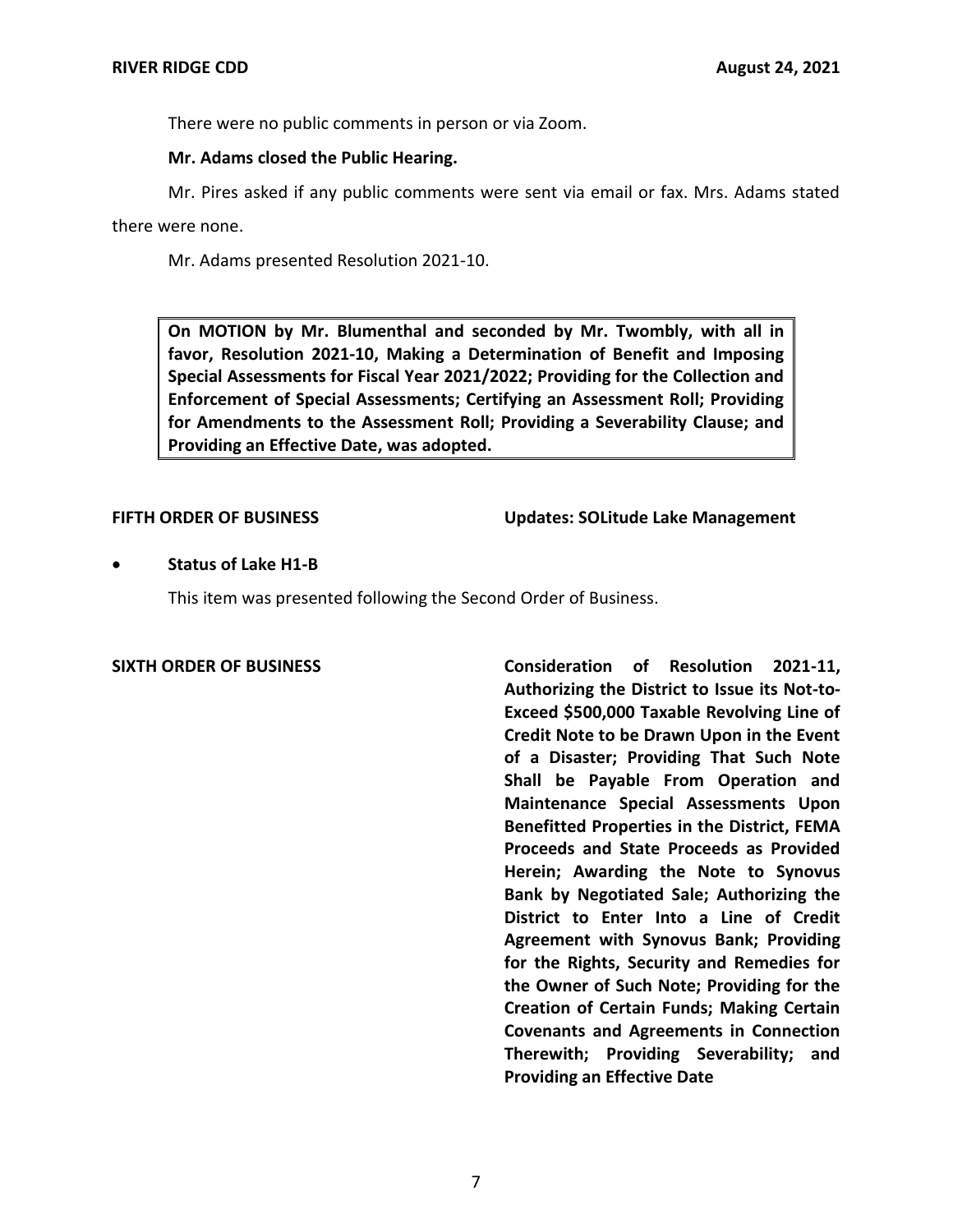Mr. Adams stated that, while a draft Resolution numbered 2021-11 was included in the agenda, a similar version numbered Resolution 2021-12 was produced by Counsel for Synovus Bank. Discussion ensued regarding which version of the Resolution would be considered and adopted.

 Mr. Pires stated that the Resolution in the Agenda was an initial draft for consideration. The final version, Resolution 2021-12, was substantially similar to Resolution 2021-11. Minor modifications to Resolution 2021-11 and accompanying documents were made for consistency.

Mr. Pires presented Resolution 2021-12 and read the title, which did not change.

The following changes were made to Resolution 2021-11:

Heading: Change "RESOLUTION NO 2021-11" to "RESOLUTION NO 2021-12"

 Page 2, "Pledged Funds": Modified and amended to be consistent with the Line of Credit Agreement

 Mr. Pires stated there were minor corrections and edits to the Resolution; the Board was asked to consider Resolution 2021-12, the Line of Credit Agreement and all documents noted in Resolution 2021-12, in substantially final form.

 Mr. Adams noted a change in terms whereby, if the line of credit was drawn upon in one year, collections for repayment would be taken the following year; however, the logistics of a hurricane event in September or October may prevent collections in the subsequent year, so the terms were expanded to two years, as identified in Section 4, in the next to the last paragraph.

 Mr. Adams noted that the documents were prepared for execution by the Vice Chair. The pre-closing was scheduled for today and the final closing would be on August 26, 2021; the line of credit would be available as early as August 26, 2021. The purpose of the line of credit is so that the CDD would not be forced to utilize working capital funds in the event of a hurricane, natural disaster or catastrophe. Working capital funds were set aside to pay expenses incurred in the first three months of the fiscal year, October, November and December, when revenues are not yet received from the collections on the property tax bill.

 Mr. Blumenthal felt that the restrictive covenant was too restrictive, given the requirement of a disaster declaration and the possibility that the CDD might need to repair a sinkhole or make other types of repairs. Mr. Mitchell stated the line of credit was really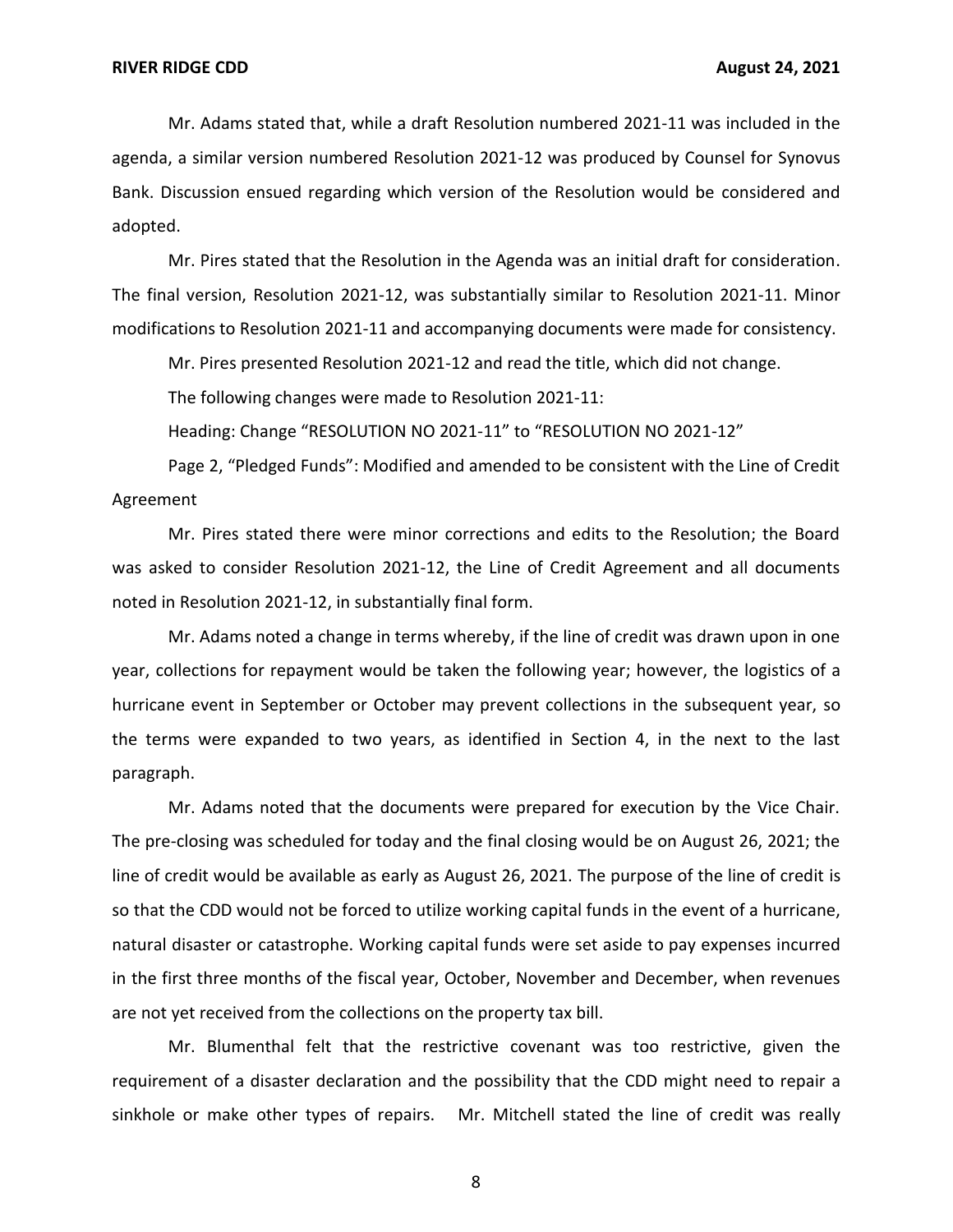designed for a hurricane-type of scenario; while consideration was not given to a sinkhole event, if that is the Board's desire, additional discussions would be possible.

 Mr. Schultz asked if it was possible to create an Agreement for an unplanned event, exceeding \$50,000 or \$100,000. Discussion ensued regarding the Agreement, use of budgeted funds for emergencies, such as sinkholes, and whether to sign the Agreement "as-is" and seek to amend it later. Mr. Blumenthal stated he would prefer that the Agreement provide for emergencies, rather than declared disasters, to eliminate the need to borrow from the PSGRC, in an emergency. Mr. Mitchell discussed the Agreement and the possibility of a less restrictive option that may meet the CDD's needs. Mr. Blumenthal recommended amending the Agreement before signing it, to reduce legal costs associated with an amendment after the fact.

 Staff would work with Mr. Mitchell to revise the Agreement; this item would be presented at the next meeting.

 PSGRC President Lamar Stoltzfus expressed his support for the Agreement and for eliminating the need for the CDD to borrow from the PSGRC in an emergency.

### **Acceptance Statements as of July 31, 2021 SEVENTH ORDER OF BUSINESS Acceptance of Unaudited Financial**

 Mrs. Adams presented the Unaudited Financial Statements as of July 31, 2021. The financials were accepted.

# **EIGHTH ORDER OF BUSINESS Consideration of June 22, 2021 Regular Meeting Minutes**

Mrs. Adams presented the June 22, 2021 Regular Meeting Minutes.

The following changes were made:

Line 26: Insert "(via phone)"

Line 122: Change "2.24" to "2.25"

 **On MOTION by Mr. Blumenthal and seconded by Mr. Gilman, with all in favor, the June 22, 2021 Regular Meeting Minutes, as amended, were approved.**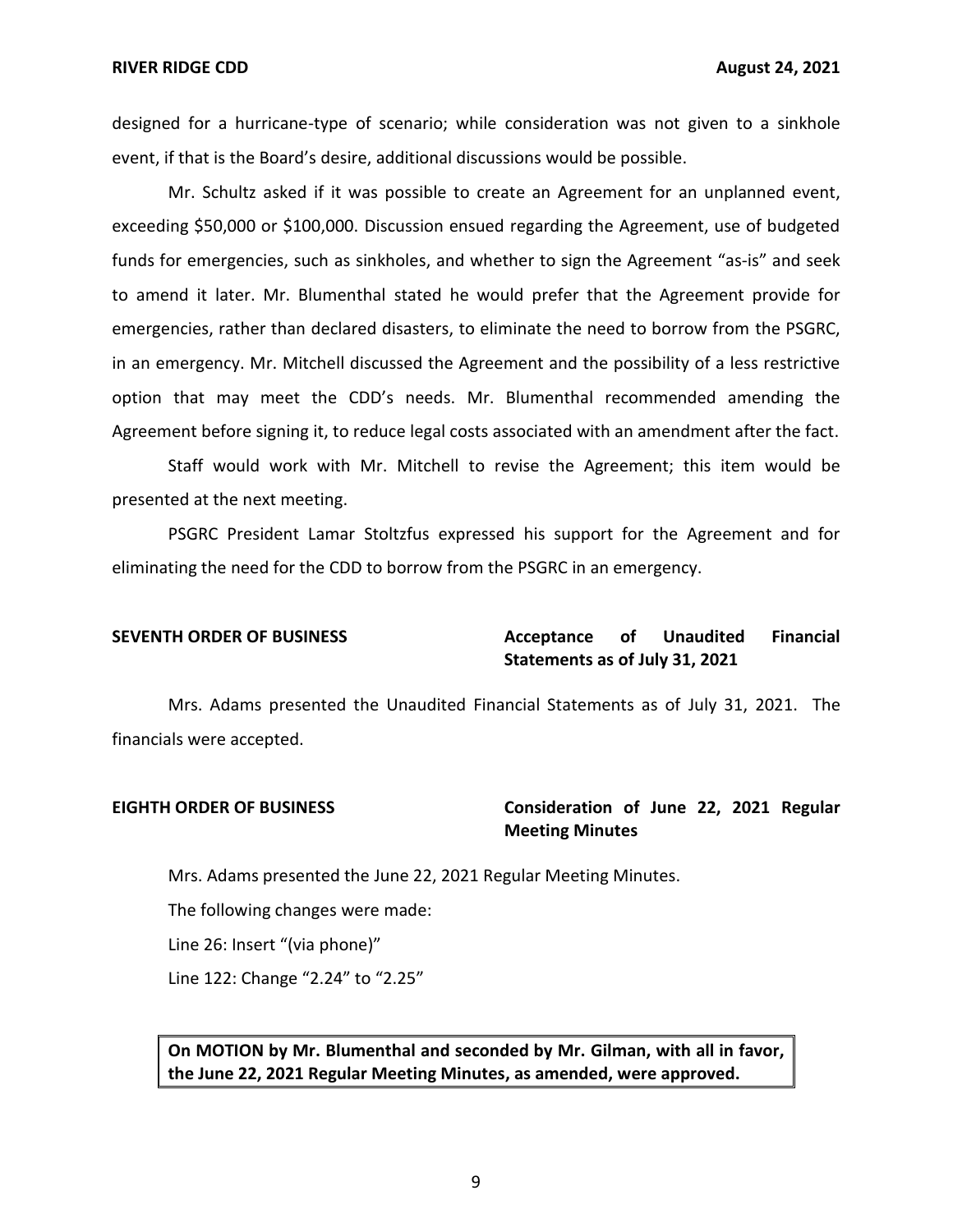### **RIVER RIDGE CDD**

# • **Active Action and Agenda Items**

Item 4, 7 and 8 were completed.

 Mr. Schultz asked if removal of Canna Lilies from the River 8 Tee box was completed. Mrs. Adams stated Canna Lilies were harvested and more would be harvested in the fall. This item would be added as an Action Item.

 Mr. Schultz asked if sound abatement was installed in the bubbler box. Mr. Long replied affirmatively.

## **NINTH ORDER OF BUSINESS** Staff Reports

## **A. District Counsel:** *Woodward Pires & Lombardo, P.A.*

 Mr. Pires presented a Memorandum regarding the requirement for the CDD to prepare and submit a "Stormwater Management System Program Needs Analysis" to Lee County by June 30, 2022 and every five years thereafter. Further guidance was expected.

## **B. District Engineer:** *Hole Montes, Inc.*

Mr. Krebs reported the following:

 $\triangleright$  While the lake levels were slightly high due to frequent rains, water was dissipating and the stormwater system was functioning properly. Water in the roadways was expected following a 5" rain event, as it takes time for water to dissipate.

 ➢ Paver work at the Corkscrew Road entrance was nearly complete, except for sweeping the sand. Hammock Greens was not started yet but the cul-de-sac curb repairs were completed.

 $\triangleright$  Replacement of the speed hump would require additional documentation.

 Discussion ensued regarding whether to replace the speed hump, the Estero Fire Department preference for rubber mats and the requirement for speed humps. This item would be discussed at the next meeting.

Mr. Adams stated the irrigation pump is on order.

# **C. District Manager:** *Wrathell, Hunt and Associates, LLC*

# **I. Key Activity Dates**

The Key Activity Dates List was provided for informational purposes.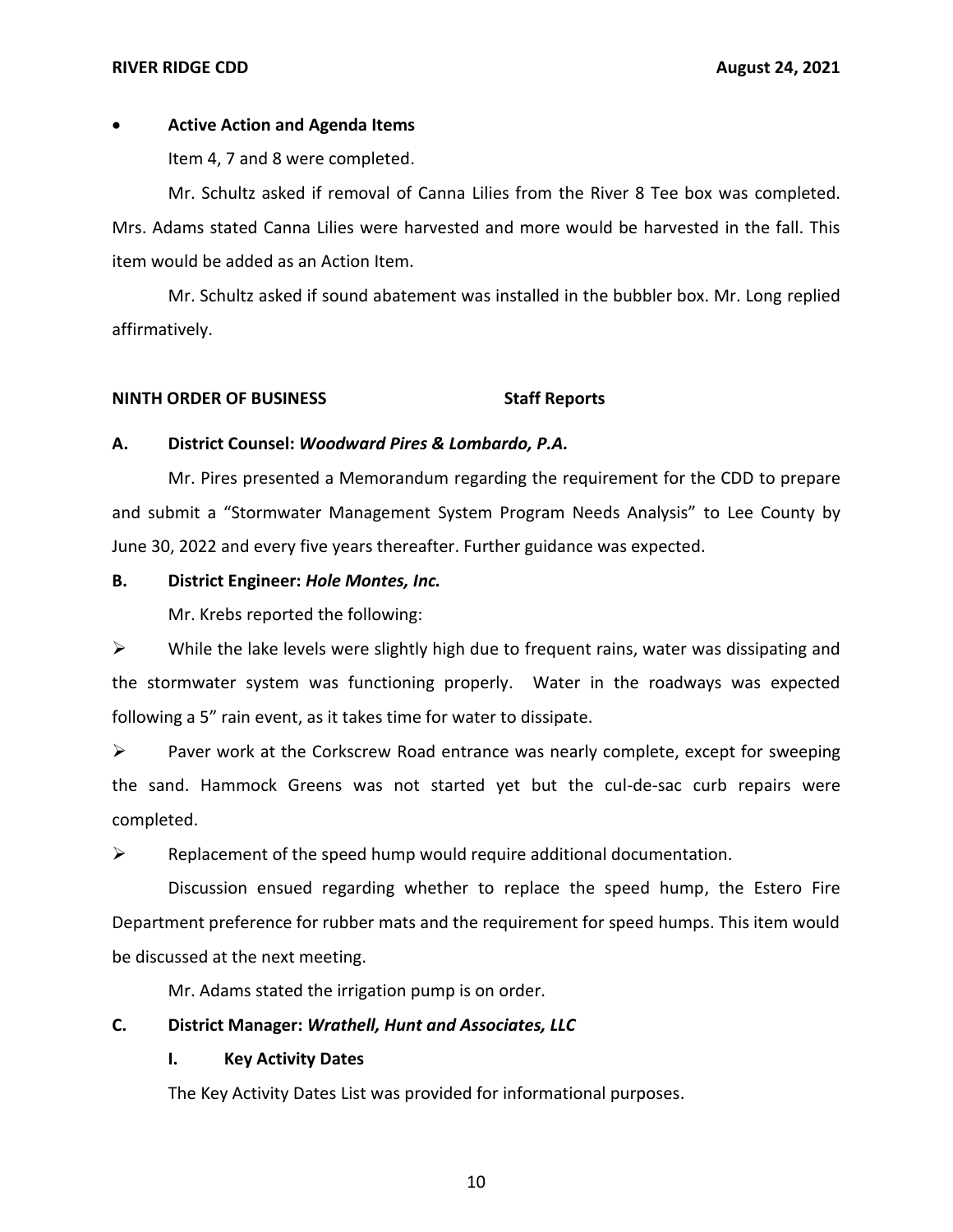Mrs. Adams stated she would add the Canna Lily removal projects to the Key Activity Dates List.

 Mr. Schultz stated the Letter of Explanation regarding the assessment levels was just completed and it would not be necessary again until 2022.

### **II. NEXT MEETING DATE: September 28, 2021 at 1:00 P.M.**

### • **QUORUM CHECK**

 Supervisors Gilman, Mountford and Twombly confirmed their attendance at the September 28, 2021 meeting. Supervisor Schultz would attend via telephone.

### and  **Comments** *(5 minutes per speaker***) TENTH ORDER OF BUSINESS Supervisors' Requests and Public**

 Mr. Schultz stated it was difficult for him to hear discussions and requested that the audio be improved for those attending via telephone and Zoom.

 Mr. Gilman asked if it would be possible to hold a special meeting within the next two weeks regarding the line of credit, given the possibility of a hurricane. Mr. Adams stated he doubted anything would be done in the next two weeks but it may be discussed at the next meeting. Discussion ensued regarding the requested changes to the Agreement and the likely impact on fees, the CDD's ability to offset costs and Hurricane Irma-related costs of approximately \$40,000. Mr. Pires stated, if the documents are in order and a major hurricane was approaching, the Board could call an emergency meeting.

 Mr. Schultz thanked the PSGRC Board, Mr. Long and Management for their contributions and work to plan infrastructure projects. He felt that, in the future, all parties should continue to work together for the good of the community.

No members of the public spoke.

### **ELEVENTH ORDER OF BUSINESS Adjournment**

There being nothing further to discuss, the meeting adjourned.

 **On MOTION by Mr. Gilman and seconded by Mr. Twombly, with all in favor, the meeting adjourned at 2:33 p.m.**